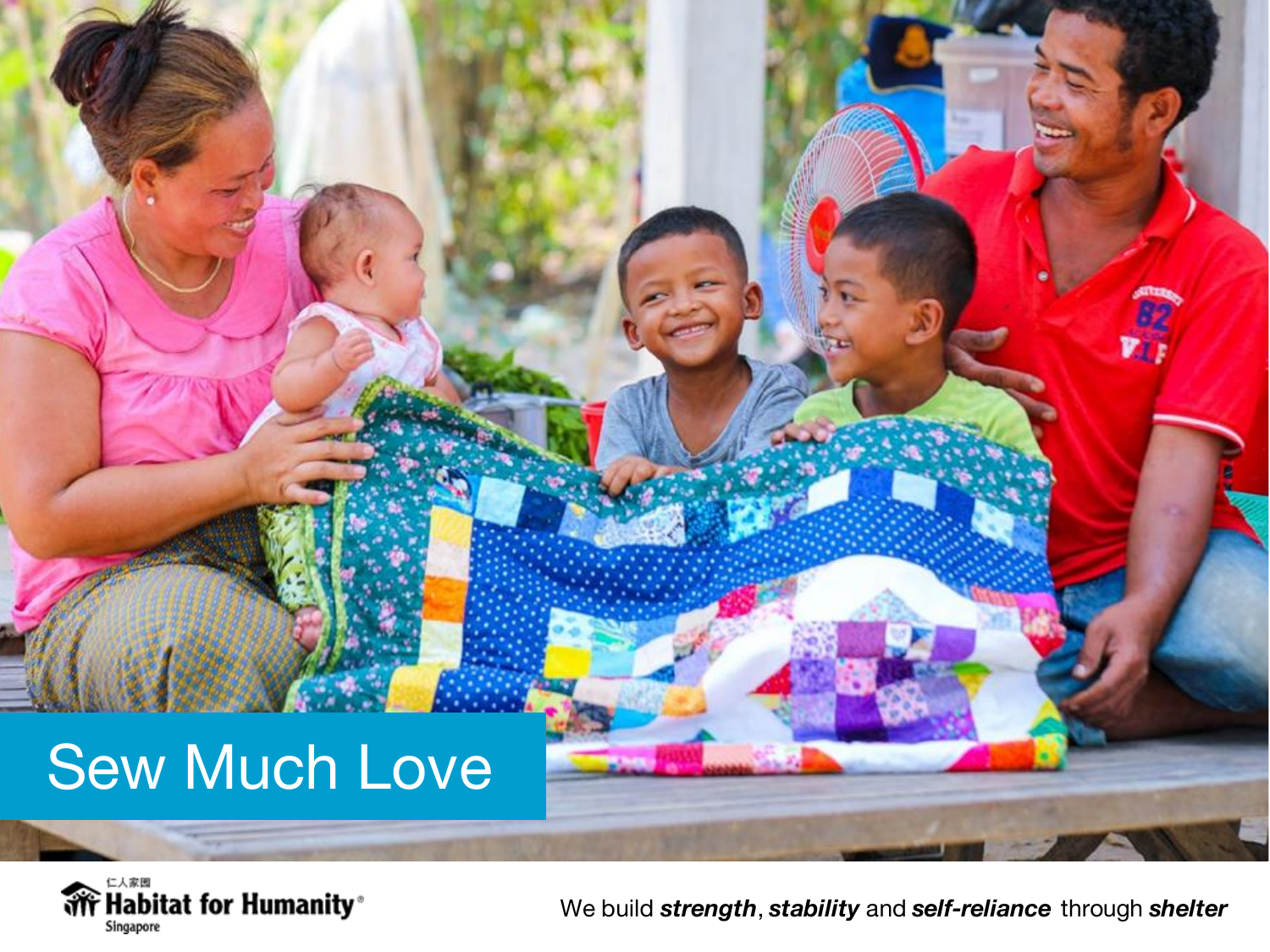# Project details

Help us design a one-of-a-kind *Agape\* Blankets* for families and individuals being served by our volunteers.

These quilts will be delivered to Habitat homeowners when volunteers go on build-trips in the region and serve in our local homerefurbishing programme.

\*Agape love [noun] The highest form of love and charity; The love of God for man and man for God.



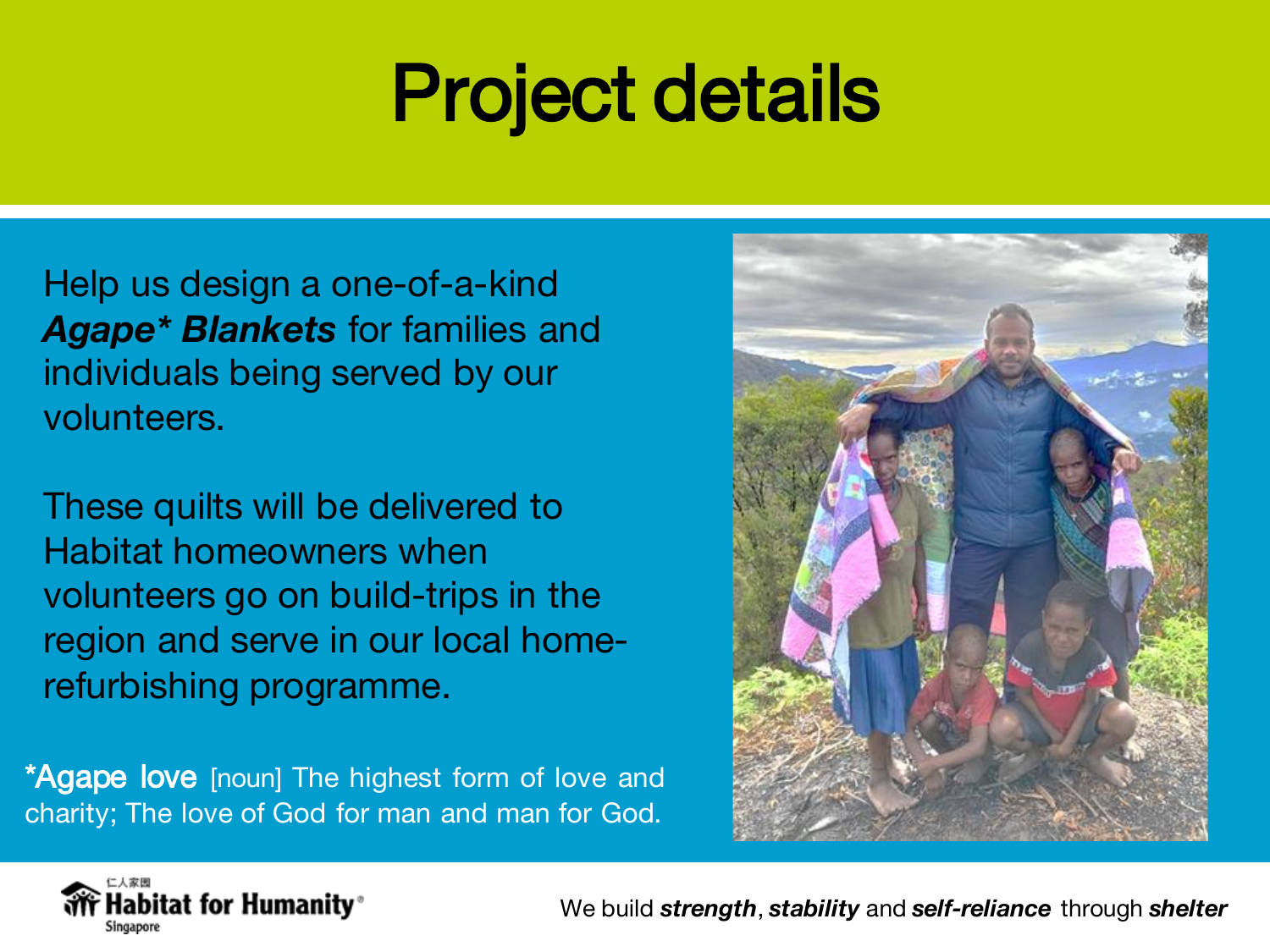#### How it works



\*For illustration purposes



- With every donation to support the local work of Habitat for Humanity Singapore, you will receive a patchwork square to design and help complete our *Agape Blankets.*
- Each patchwork has a design space of 15cm by 15cm
- 130 squares of patchwork will be sewn together to form an *Agape Blanket*
	- 10 (width) by 13 (length) squares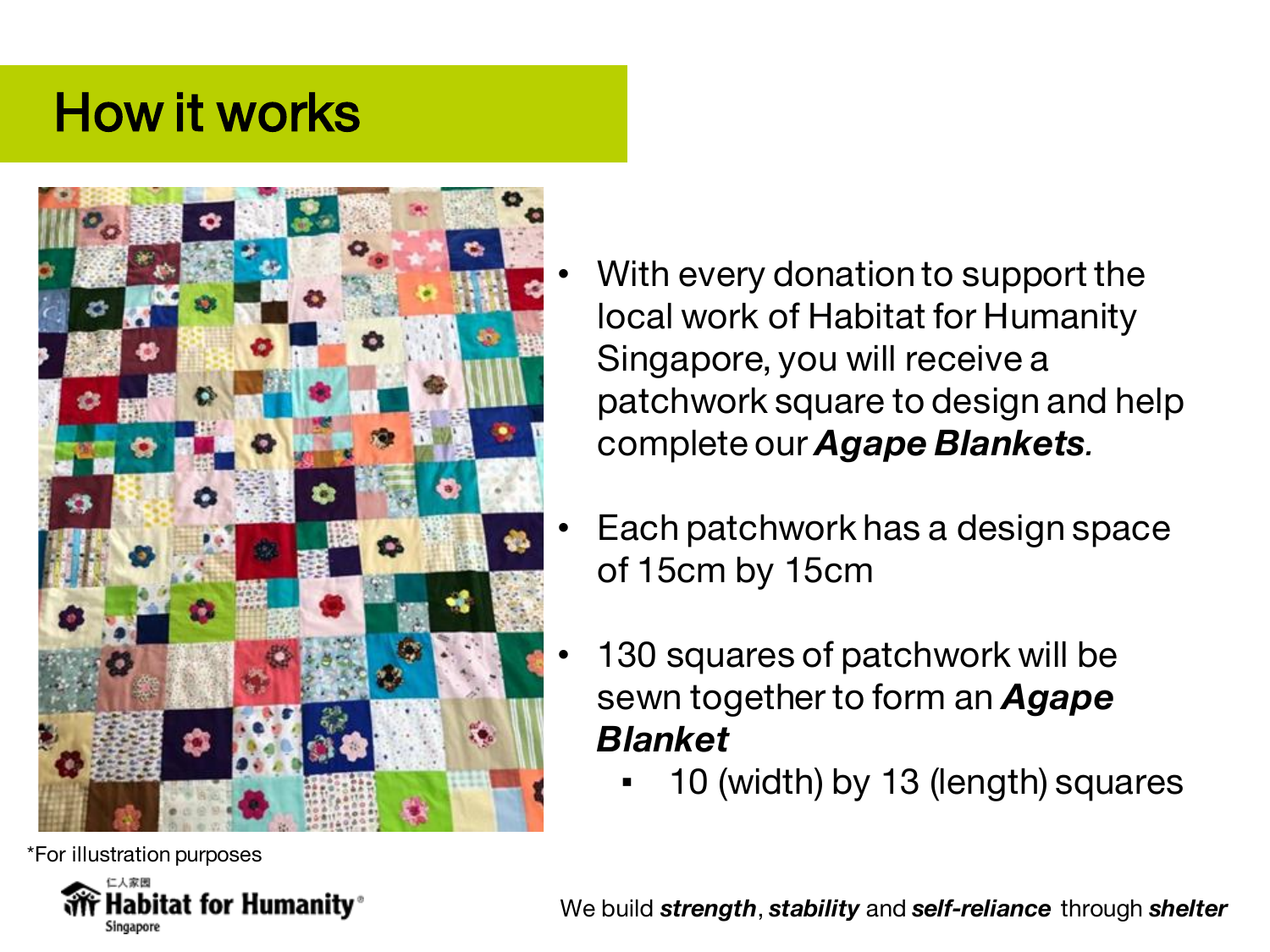#### How it works



• These *Agape Blankets* will be sent to Habitat homeowners around the region from Singapore to Nepal and beyond to bring warmth and the comforts of home.



\*For illustration purposes

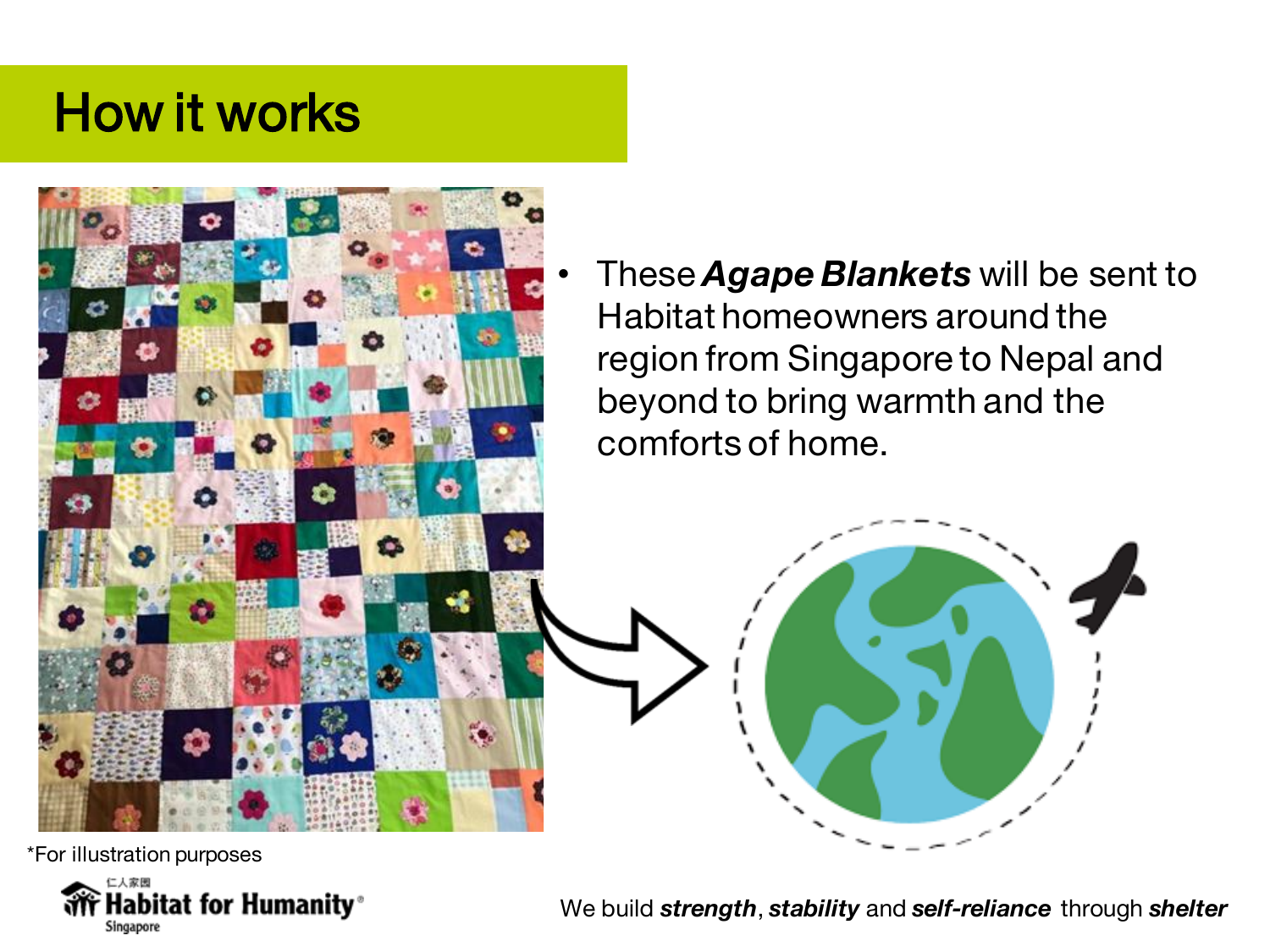#### Your Impact

Join us to **double the impact** of your donation and help send love that transcends all boundaries



\**250% tax deduction*

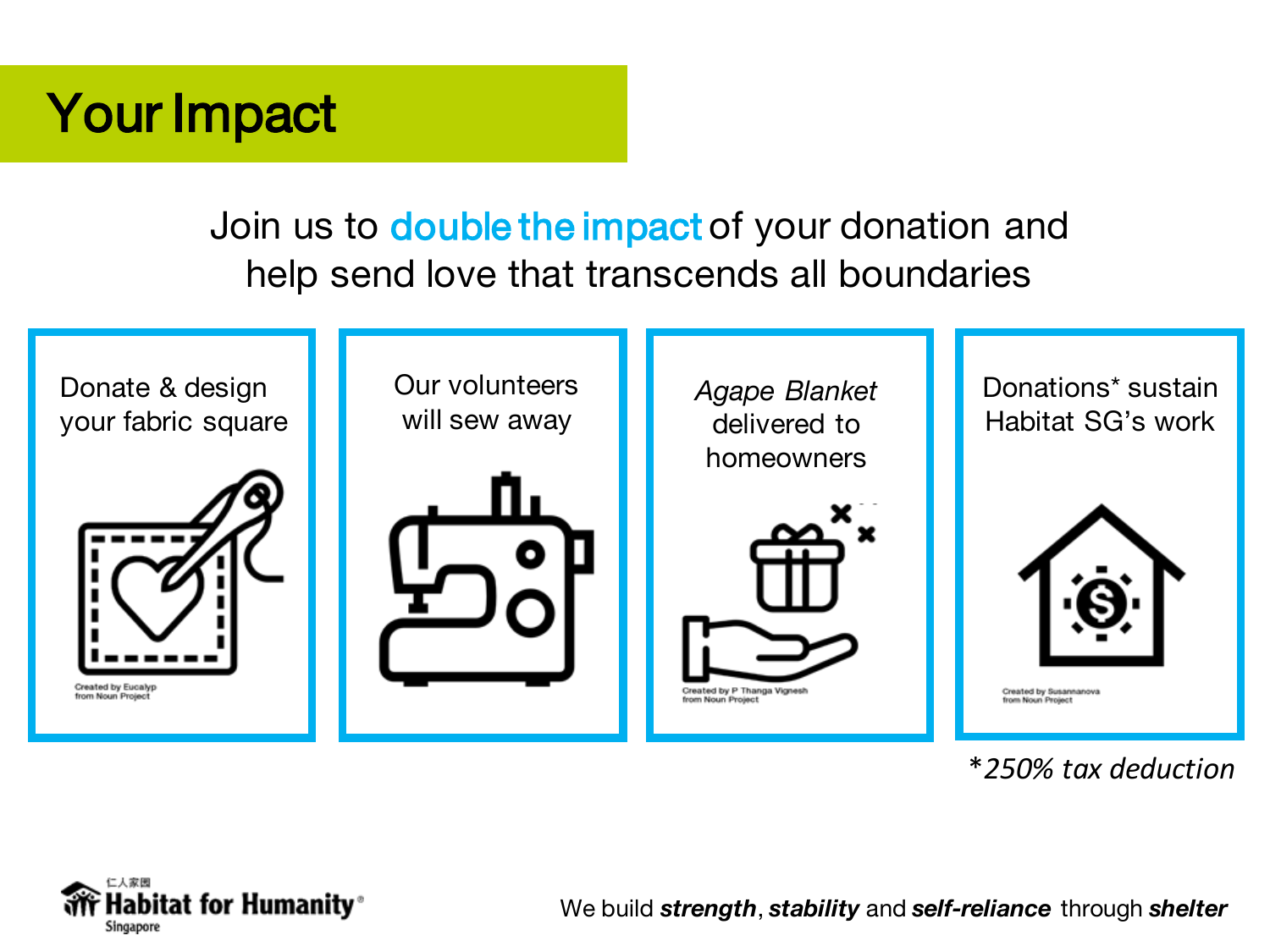#### Corporate Package (Example)



- 2 Agape Blankets (260 fabric squares of which 216-236 pieces\* can be decorated by staff. You may also opt to include your company logo on these quilts on the bottom corner.)
- Habitat booth at your office for staff to decorate fabric squares
- 250% tax deduction
- Report with images of completed Agape Blankets
- Final report with image of homeowner with Agape Blanket to be received within 6 months
- Feature on Habitat Singapore Social Media and website

*\*Depending on preferred quilt designs as shown in the next slide* 

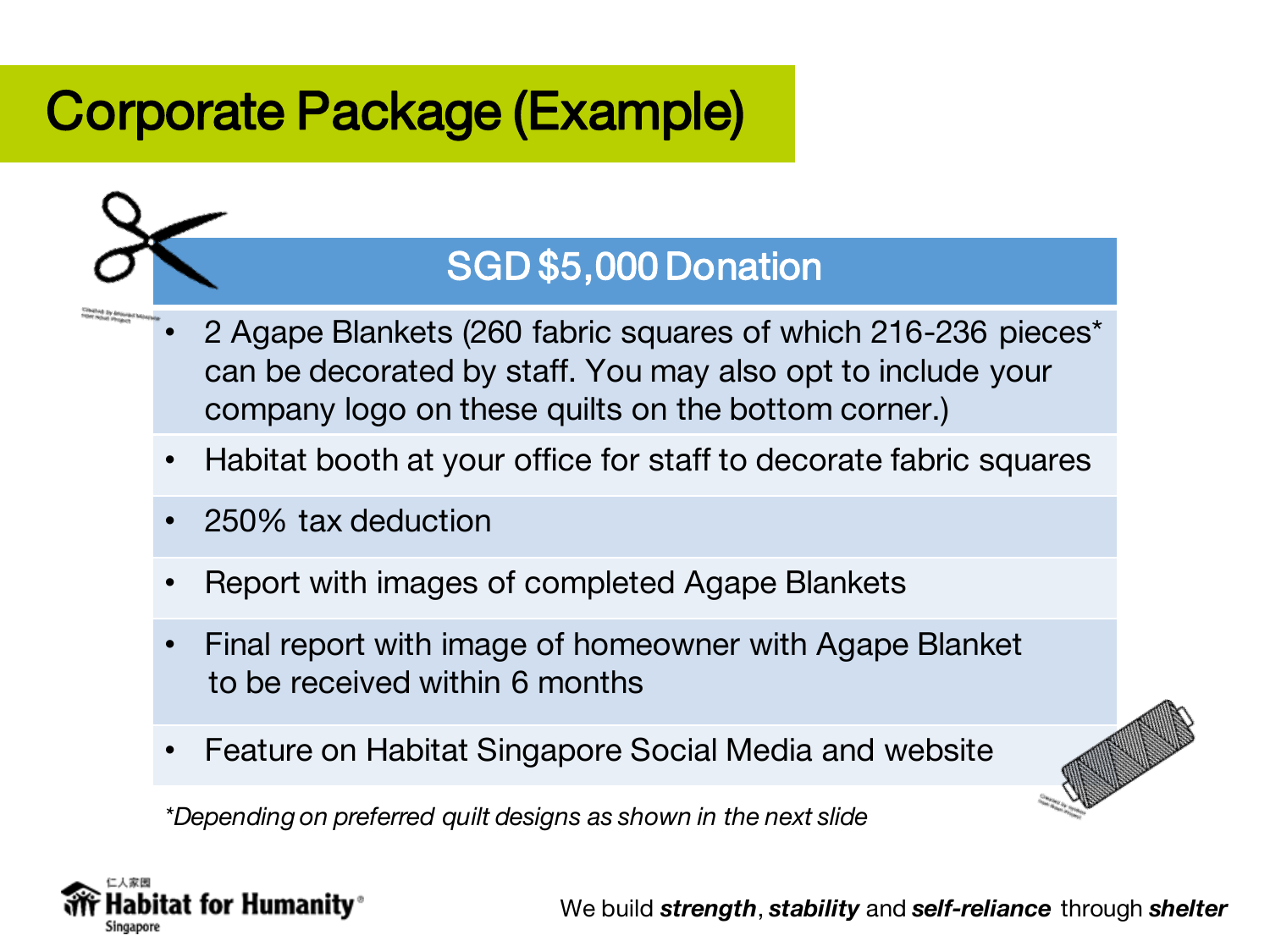## Quilt Designs (1)

| 1   | 2   | 3   | 4   | 5   | 6   | 7   | 8   | 9   | 10  |
|-----|-----|-----|-----|-----|-----|-----|-----|-----|-----|
| 11  | 12  | 13  | 14  | 15  | 16  | 17  | 18  | 19  | 20  |
| 21  | 22  | 23  | 23  | 25  | 26  | 27  | 28  | 29  | 30  |
| 31  | 32  | 33  | 34  | 35  | 36  | 37  | 38  | 39  | 40  |
| 41  | 42  | 43  | 44  | 45  | 46  | 47  | 48  | 49  | 50  |
| 51  | 52  | 53  | 54  | 55  | 56  | 57  | 58  | 59  | 60  |
| 61  | 62  | 63  | 64  | 65  | 66  | 67  | 68  | 69  | 70  |
| 71  | 72  | 73  | 74  | 75  | 76  | 77  | 78  | 79  | 80  |
| 81  | 82  | 83  | 84  | 85  | 86  | 87  | 88  | 89  | 90  |
| 91  | 92  | 93  | 94  | 95  | 96  | 97  | 98  | 99  | 100 |
| 101 | 102 | 103 | 104 | 105 | 106 | 107 | 108 | 109 | 110 |
| 111 | 112 | 113 | 114 | 115 | 116 | 117 | 118 | 119 | 120 |
| 121 | 122 | 123 | 124 | 125 | 126 | 127 | 128 | 129 | 130 |

**Pattern A** 114 Design Patches

16 Solid Patches

\*For all patterns, you may opt to put a company logo on the **bottom right hand side** of the blanket

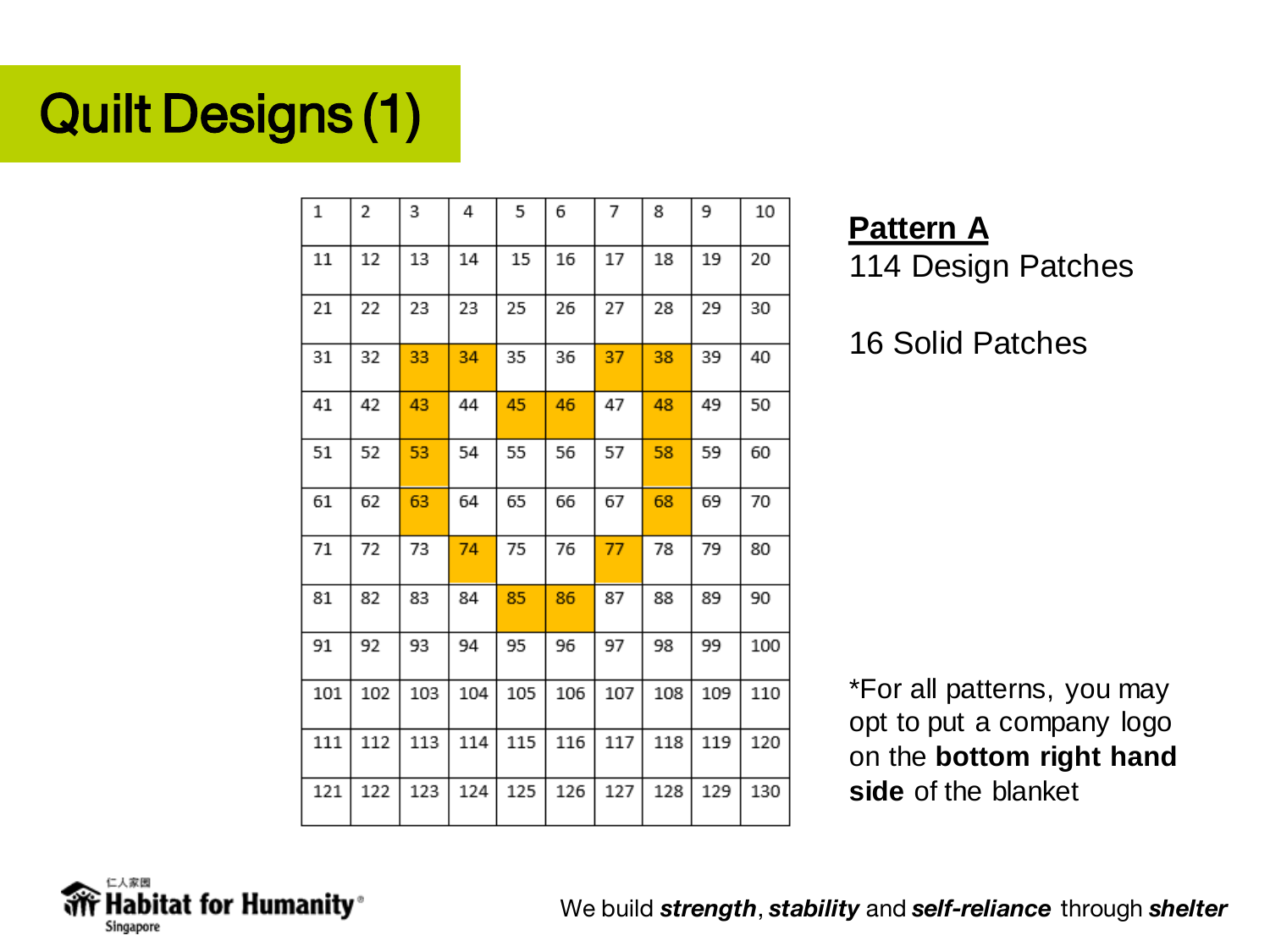### Quilt Designs (2)

| <b>Pattern B</b> | 1   | 2   | 3   | 4   | 5   | 6   | 7   | 8   | 9   | 10  |
|------------------|-----|-----|-----|-----|-----|-----|-----|-----|-----|-----|
| 116              | 11  | 12  | 13  | 14  | 15  | 16  | 17  | 18  | 19  | 20  |
| Design           | 21  | 22  | 23  | 23  | 25  | 26  | 27  | 28  | 29  | 30  |
| Patches          | 31  | 32  | 33  | 34  | 35  | 36  | 37  | 38  | 39  | 40  |
| 14 Solid         | 41  | 42  | 43  | 44  | 45  | 46  | 47  | 48  | 49  | 50  |
| Patches          | 51  | 52  | 53  | 54  | 55  | 56  | 57  | 58  | 59  | 60  |
|                  | 61  | 62  | 63  | 64  | 65  | 66  | 67  | 68  | 69  | 70  |
|                  | 71  | 72  | 73  | 74  | 75  | 76  | 77  | 78  | 79  | 80  |
|                  | 81  | 82  | 83  | 84  | 85  | 86  | 87  | 88  | 89  | 90  |
|                  | 91  | 92  | 93  | 94  | 95  | 96  | 97  | 98  | 99  | 100 |
|                  | 101 | 102 | 103 | 104 | 105 | 106 | 107 | 108 | 109 | 110 |
|                  | 111 | 112 | 113 | 114 | 115 | 116 | 117 | 118 | 119 | 120 |
|                  | 121 | 122 | 123 | 124 | 125 | 126 | 127 | 128 | 129 | 130 |

| <b>Pattern C</b> |    | 2  |
|------------------|----|----|
| 108              | 11 |    |
| Design           | 21 | フフ |
| Patches          | 31 |    |
|                  |    |    |

22 Solid **Patches** 

| $\mathbf{1}$ | 2   | 3   | 4   | 5   | 6   | 7   | 8   | 9   | 10  |
|--------------|-----|-----|-----|-----|-----|-----|-----|-----|-----|
| 11           | 12  | 13  | 14  | 15  | 16  | 17  | 18  | 19  | 20  |
| 21           | 22  | 23  | 23  | 25  | 26  | 27  | 28  | 29  | 30  |
| 31           | 32  | 33  | 34  | 35  | 36  | 37  | 38  | 39  | 40  |
| 41           | 42  | 43  | 44  | 45  | 46  | 47  | 48  | 49  | 50  |
| 51           | 52  | 53  | 54  | 55  | 56  | 57  | 58  | 59  | 60  |
| 61           | 62  | 63  | 64  | 65  | 66  | 67  | 68  | 69  | 70  |
| 71           | 72  | 73  | 74  | 75  | 76  | 77  | 78  | 79  | 80  |
| 81           | 82  | 83  | 84  | 85  | 86  | 87  | 88  | 89  | 90  |
| 91           | 92  | 93  | 94  | 95  | 96  | 97  | 98  | 99  | 100 |
| 101          | 102 | 103 | 104 | 105 | 106 | 107 | 108 | 109 | 110 |
| 111          | 112 | 113 | 114 | 115 | 116 | 117 | 118 | 119 | 120 |
| 121          | 122 | 123 | 124 | 125 | 126 | 127 | 128 | 129 | 130 |

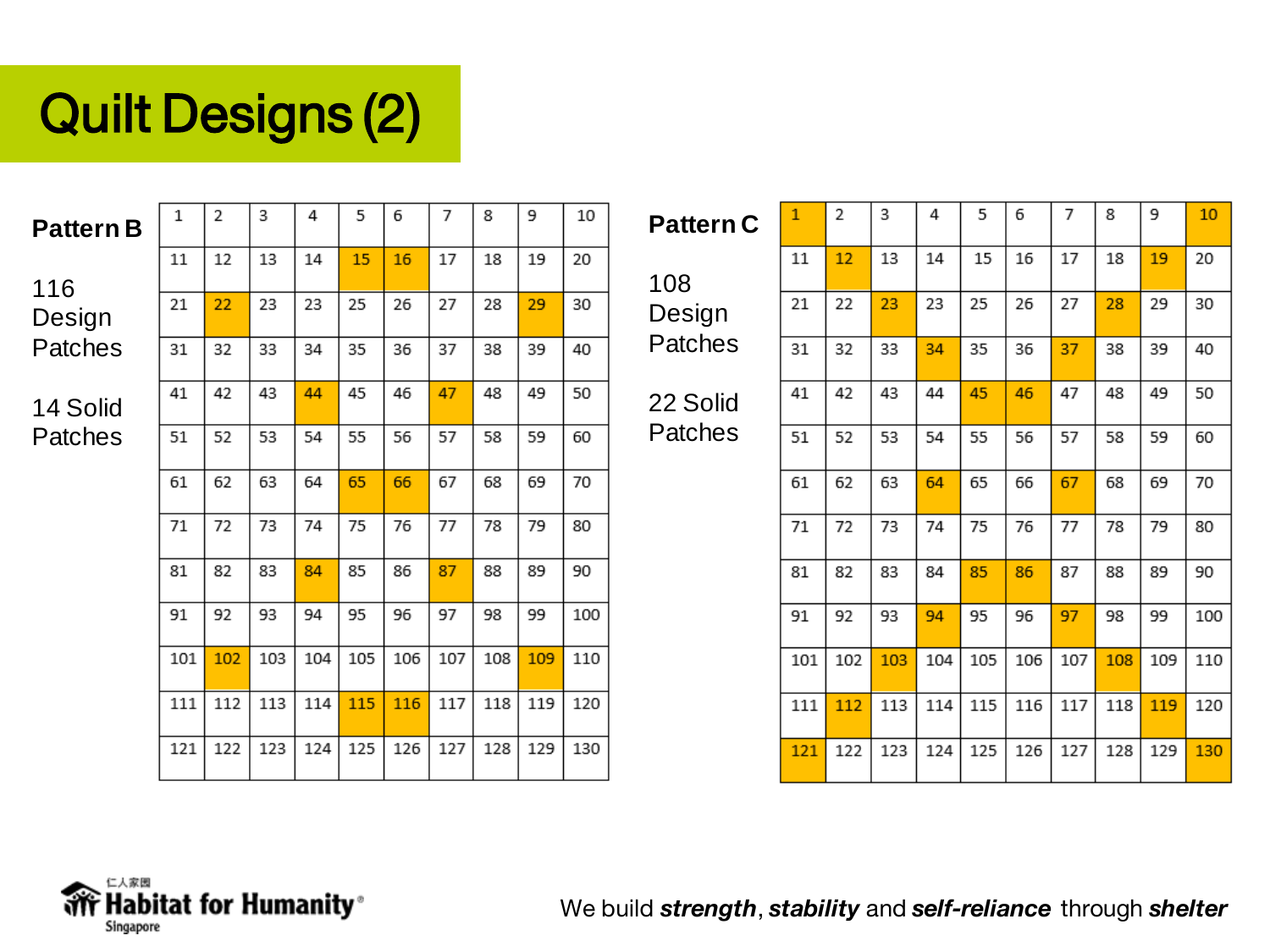### Quilt Designs (3)

 $\,1$ 

| <b>Pattern D</b> |  |
|------------------|--|
|------------------|--|

| 110     |
|---------|
| Design  |
| Patches |

| 20 Solid |  |
|----------|--|
| Patches  |  |

| 31  | 32  | 33  | 34  | 35  | 36  | 37  | 38  | 39  | 40  |
|-----|-----|-----|-----|-----|-----|-----|-----|-----|-----|
| 41  | 42  | 43  | 44  | 45  | 46  | 47  | 48  | 49  | 50  |
| 51  | 52  | 53  | 54  | 55  | 56  | 57  | 58  | 59  | 60  |
| 61  | 62  | 63  | 64  | 65  | 66  | 67  | 68  | 69  | 70  |
| 71  | 72  | 73  | 74  | 75  | 76  | 77  | 78  | 79  | 80  |
| 81  | 82  | 83  | 84  | 85  | 86  | 87  | 88  | 89  | 90  |
| 91  | 92  | 93  | 94  | 95  | 96  | 97  | 98  | 99  | 100 |
| 101 | 102 | 103 | 104 | 105 | 106 | 107 | 108 | 109 | 110 |
| 111 | 112 | 113 | 114 | 115 | 116 | 117 | 118 | 119 | 120 |
| 121 | 122 | 123 | 124 | 125 | 126 | 127 | 128 | 129 | 130 |

| <b>Pattern E</b> |  |
|------------------|--|
| 118              |  |

 $\overline{2}$ 

Design **Patches** 

12 Solid Patches

| 11  | 12  | 13  | 14  | 15  | 16  | 17  | 18  | 19  | 20  |
|-----|-----|-----|-----|-----|-----|-----|-----|-----|-----|
| 21  | 22  | 23  | 23  | 25  | 26  | 27  | 28  | 29  | 30  |
| 31  | 32  | 33  | 34  | 35  | 36  | 37  | 38  | 39  | 40  |
| 41  | 42  | 43  | 44  | 45  | 46  | 47  | 48  | 49  | 50  |
| 51  | 52  | 53  | 54  | 55  | 56  | 57  | 58  | 59  | 60  |
| 61  | 62  | 63  | 64  | 65  | 66  | 67  | 68  | 69  | 70  |
| 71  | 72  | 73  | 74  | 75  | 76  | 77  | 78  | 79  | 80  |
| 81  | 82  | 83  | 84  | 85  | 86  | 87  | 88  | 89  | 90  |
| 91  | 92  | 93  | 94  | 95  | 96  | 97  | 98  | 99  | 100 |
| 101 | 102 | 103 | 104 | 105 | 106 | 107 | 108 | 109 | 110 |
| 111 | 112 | 113 | 114 | 115 | 116 | 117 | 118 | 119 | 120 |
| 121 | 122 | 123 | 124 | 125 | 126 | 127 | 128 | 129 | 130 |
|     |     |     |     |     |     |     |     |     |     |

 $\overline{9}$ 

 $\overline{7}$